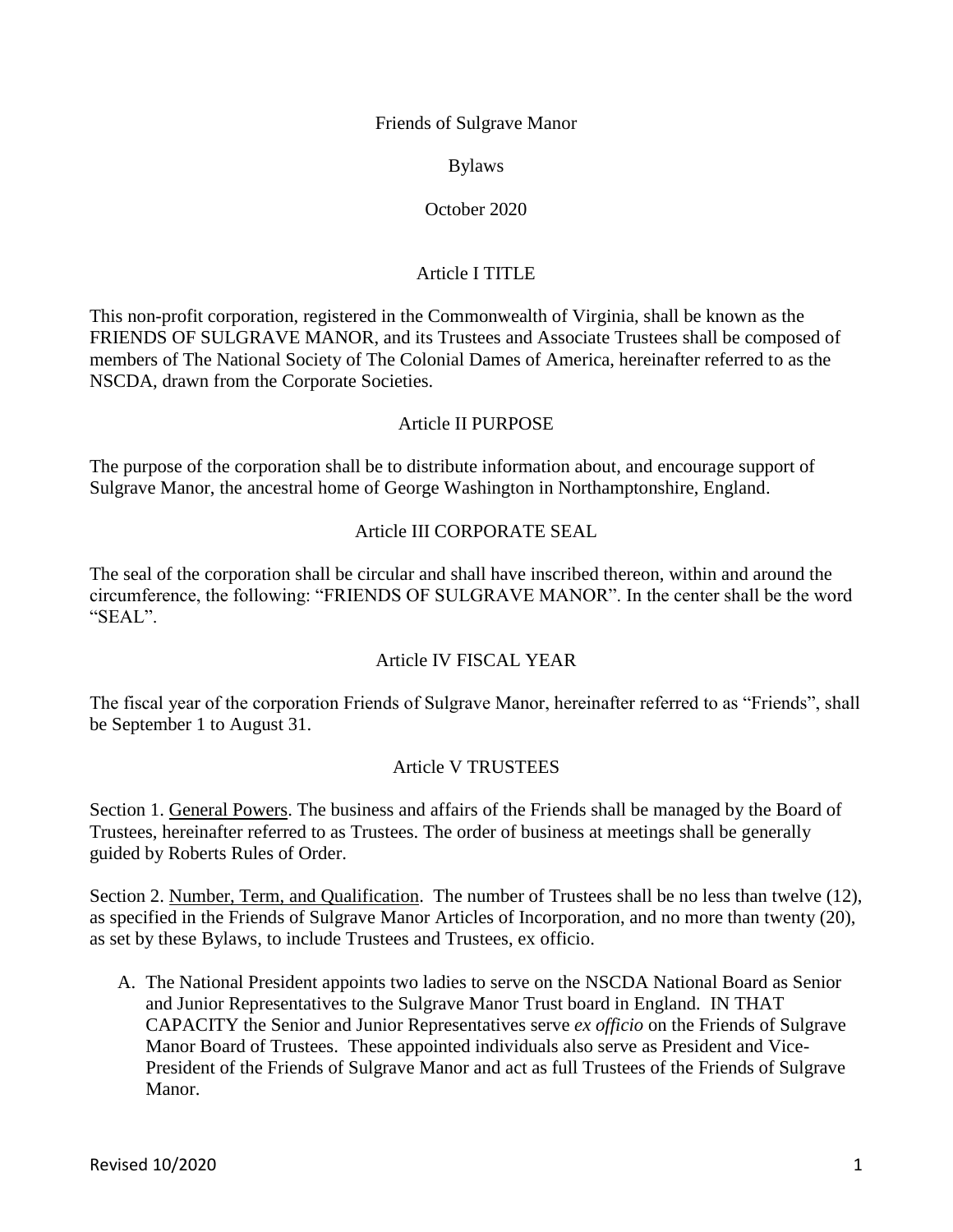- B. Trustees *ex officio* shall be the President of the NSCDA, the Chair of the NSCDA National Finance Committee, and the aforesaid Senior and Junior Representatives to the Sulgrave Manor Trust board. All Trustees *ex officio* shall have a vote and the same rights as any other Trustee. The President and Vice President, who are also the Senior and Junior Representatives to the National Board, shall not be counted twice.
- C. The Trustees, including the Officers, shall be nominated by a Nominating Committee of the Board of Trustees of the Friends of Sulgrave Manor. The slate shall be presented to the Trustees for election at the annual meeting.
- D. Other than the President and Vice President in their capacity as Trustees, and the ex-officio trustees, the term of office for Trustees shall be two (2) years, with a limit of three (3) consecutive terms, totaling six (6) years. The President and Vice President serve three (3) terms to correspond with the terms of their positions as Senior and Junior Representative on the NSCDA board. *Ex officio* Trustees may be elected to regular Trustee terms up to the maximum of six (6) years in addition to their terms on the Board of Trustees as *ex officio* Trustees. Each Trustee shall hold office until her resignation, retirement or removal or until her successor is elected. Trustees shall be, and remain during their term of office, members of the NSCDA and need not be residents of the Commonwealth of Virginia.
- E. The President and Vice-President in their capacity as Trustees of the Friends of Sulgrave Manor shall serve a term of office as set by the NSCDA for their simultaneous positions as Senior and Junior Representative to the Sulgrave Manor Trust Board. It is assumed that the Junior Representative/Vice President will succeed to Senior Representative/President.

Section 3. Associate Trustees. Trustees may appoint Associate Trustees of the Friends. Such Associate Trustees shall be recommended by the President of their Corporate Society to the Trustees for consideration as an appointee. Each Corporate Society of the NSCDA shall be entitled to recommend one (1) Associate Trustee to the Friends. An Associate Trustee to the Friends shall have a term of office of two  $(2)$  years and may be appointed for two  $(2)$  additional terms for a total of six  $(6)$  years or until a successor is appointed. At the discretion of the President of FSM a term might be lengthened to accommodate extenuating circumstances. The Associate Trustees shall constitute an informal Committee of the Board of Trustees appointed for the purpose of fund-raising and public relations. The Associate Trustees shall meet annually at an Annual Meeting which will coincide with the dates of the Trustees Annual Meeting.

Section 4. Compensation. Trustees and Associate Trustees shall not be compensated for their services.

Section 5. Emeritus Trustees. Upon completion of her terms a Trustee will automatically become an Emeritus Trustee until such Emeritus Trustee's death, resignation, disqualification or removal.

Emeritus Trustees will be invited to all meetings and events of the Trustees, such as the Annual Meeting and Sulgrave Day, and although not required to attend, may do so and may participate in all discussions at meetings of the Trustees and at meetings of committees.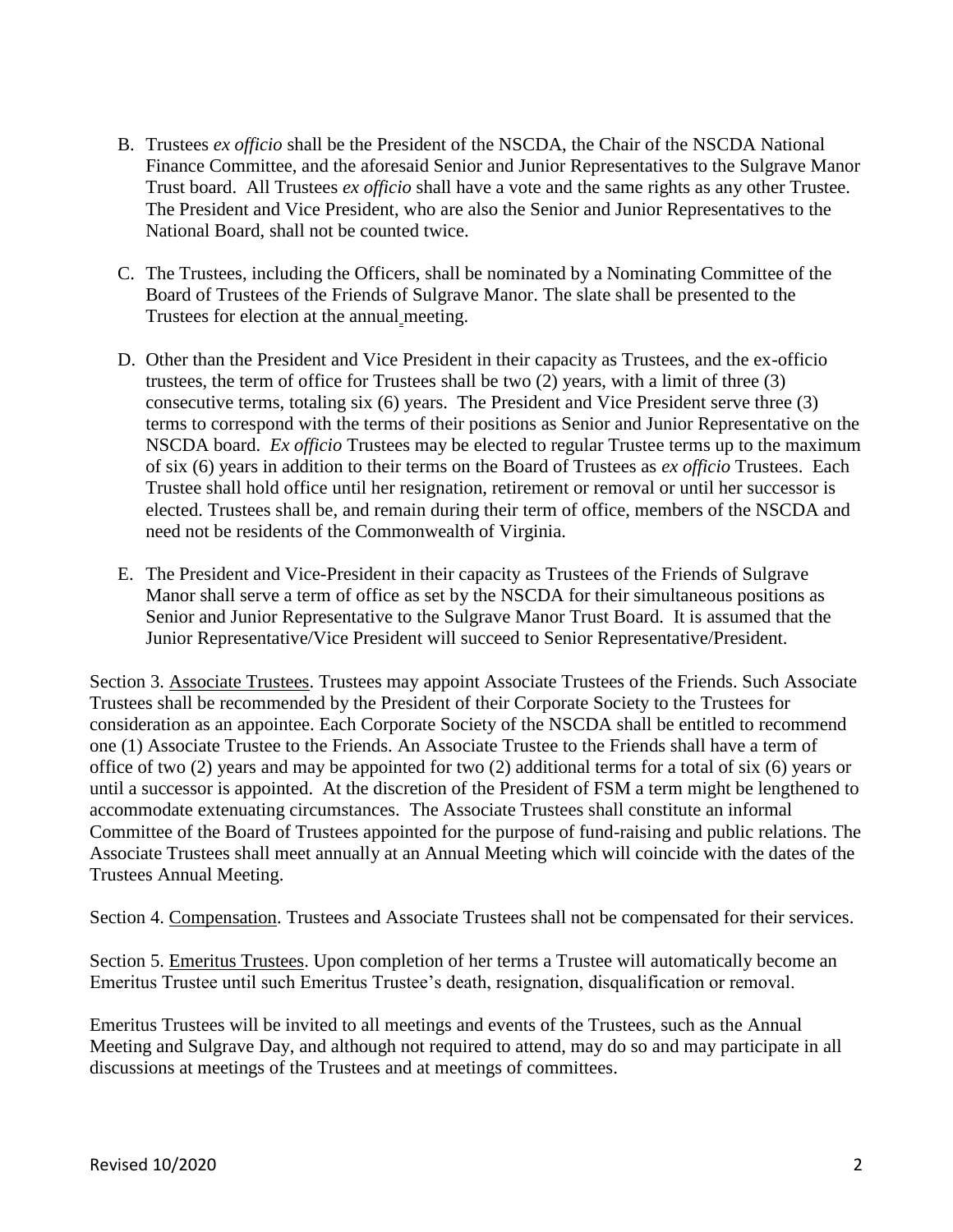Emeritus Trustees shall not be entitled to vote on any business coming before the Board of Trustees and shall not be counted for the purpose of determining the number of Trustees necessary to constitute a quorum; for the purpose of determining whether a quorum is present; or for any other purpose whatsoever.

Section 6. Honorary Presidents. Presidents of the Friends of Sulgrave Manor after serving their terms may be elected by majority vote of all Trustees present at the Annual Meeting as Honorary Presidents until such Honorary President's death, resignation, retirement, disqualification or removal.

Honorary Presidents will be invited to all meetings and events of the Trustees, such as the Annual Meeting and Sulgrave Day, and although not required to attend, may do so and may participate in all discussions at meetings of the Trustees and at meetings of committees.

Honorary Presidents shall not be entitled to vote on any business coming before the Board of Trustees and shall not be counted for the purpose of determining the number of Trustees necessary to constitute a quorum; for the purpose of determining whether a quorum is present; or for any other purpose whatsoever.

Section 7. Honorary Trustees. Trustees may, from time to time, by majority vote of all Trustees elect one or more persons to serve as Honorary Trustees for such term(s) as the Trustees by resolution shall establish or until such Honorary Trustee's death, resignation, retirement, disqualification or removal.

An Honorary Trustee must have done something exceptional for the Friends of Sulgrave Manor and/or Sulgrave Manor. Membership in The National Society of The Colonial Dames of America is not required.

Honorary Trustees will be invited to attend all meetings and events of the Trustees such as the Annual Meeting and Sulgrave Day and, although are not required to attend, may do so and may participate in all discussions at meetings of the Trustees occurring there and at meetings of committees of the Trustees to which they may be appointed.

Honorary Trustees shall not be entitled to vote on any business coming before the Board of Trustees and shall not be counted for the purpose of determining the number of Trustees necessary to constitute a quorum; for the purpose of determining whether a quorum, is present; or for any other purpose whatsoever.

### Article VI TRUSTEES MEETINGS

Section 1. Regular Meeting. The regular annual meeting of the Board of Trustees shall be held in October of each year at such place and time as may be fixed by the President for the purpose of electing officers and carrying on such other business as may properly come before the meeting.

Section 2. Special Meetings. Special meetings of the Board of Trustees shall be held at the call of the President, or of any two (2) Trustees.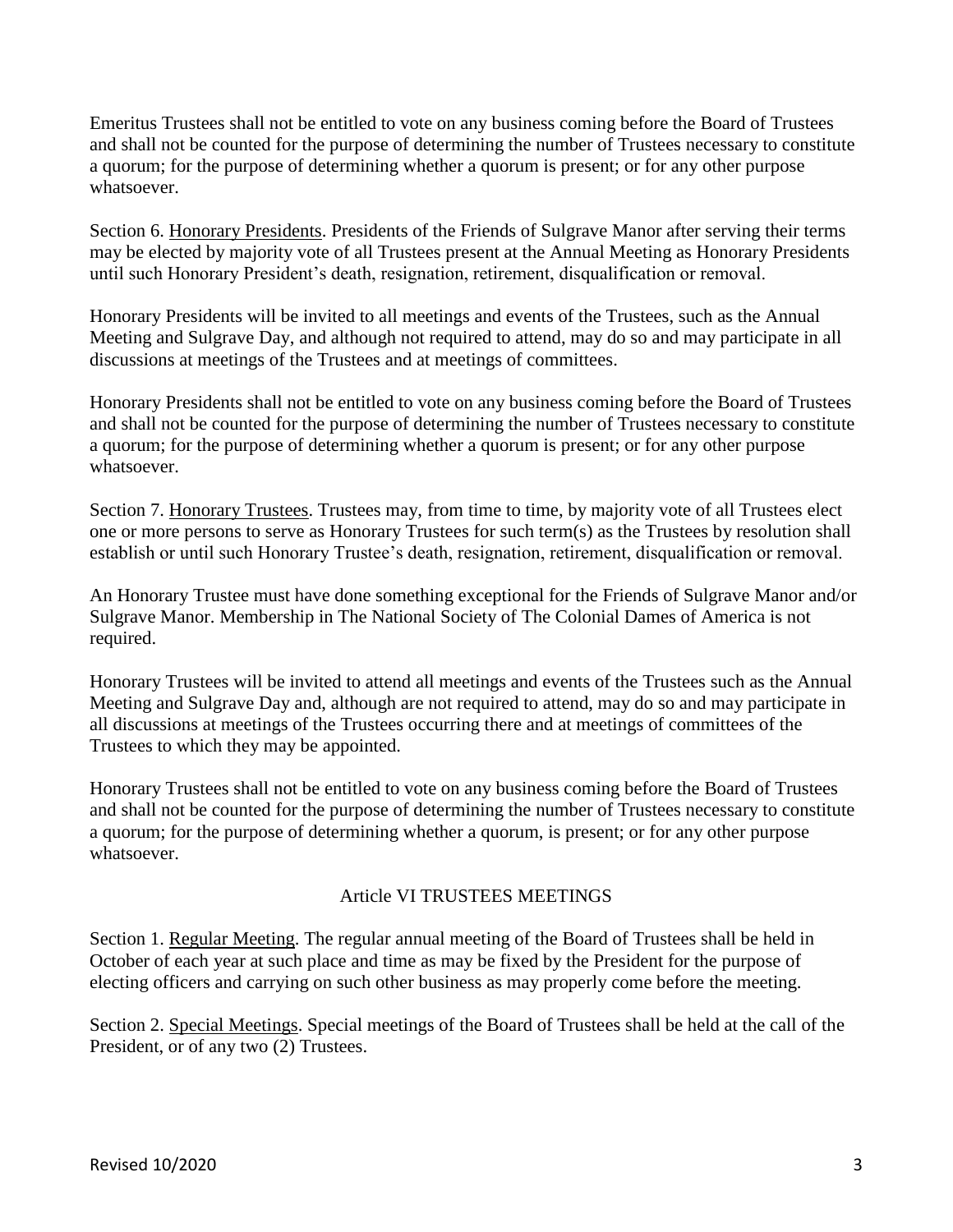Section 3. Electronic Meetings. Any meeting may be held by electronic means or include participants by electronic means, as long as every attendee, physically present or present by electronic means, can hear and converse with every other attendee. Participants by electronic means shall be considered as physically present at the meeting. Such participants must remain in attendance through votes on any matters in order for their votes to be counted.

Section 4. Notice. Notice of all meetings of the Trustees shall be sent to each Trustee not less than ten (10) days prior to the date of the meeting and must set forth the purpose for which the meeting is called. In computing notice neither the date of the notification, nor the date of the meeting shall be counted.

Section 5. Quorum. A majority of the Trustees shall constitute a quorum for the transaction of business. The acts of the majority of the Trustees present at a meeting at which a quorum is present shall be the acts of the Trustees.

Section 6. Waiver of Notice. Notwithstanding any other provisions of these Bylaws, whenever notice of any meeting for any purpose is required to be given to any Trustee a waiver thereof in writing signed by the person or persons entitled to said notice, whether before or after the time stated therein, shall be equivalent to the giving of such notice.

Section 7. Attendance. A Trustee who attends a meeting shall be deemed to have had timely and proper notice of the meeting unless she attends for the express purpose of objecting to the transaction of any business because the meeting is not lawfully called or convened.

Section 8. Associate Trustees. Each Associate Trustee shall be given notice of the Annual Meeting of the Associate Trustees and shall be entitled to attend and participate in all discussions at such meeting. Associate Trustees shall not be entitled to vote. Items of new business and suggestions may be sent in writing by an Associate Trustee to the President of the Friends for consideration by the Trustees at their next meeting.

Section 9. Proxies. Pursuant to Virginia Code § 13.1-852.1, the Trustees of the corporation have unanimously agreed that any Trustee may vote or otherwise act by proxy, pursuant to a written instrument of appointment (the form of which may be determined by resolution of the Board of Trustees), signed by the Trustee and designating a member of the same Corporate Society of the NSCDA as the Trustee granting the proxy (preferably, but not necessarily, the President of, or an Associate Trustee from, that Corporate Society) to act as the proxy of such Trustee. Such proxy shall be revocable at any time, and may be valid for such term as the proxy instrument itself may provide (subject to any time limits on the validity of proxies established by resolution of the Trustees). Presence at the meeting by proxy shall constitute attendance at the meeting for quorum and all other purposes and a proxy holder may attend, speak, and vote on all matters coming before the meeting. No person (whether a Trustee or proxy holder) may cast more than one (1) vote. This agreement regarding trustee proxies is valid for an unlimited duration.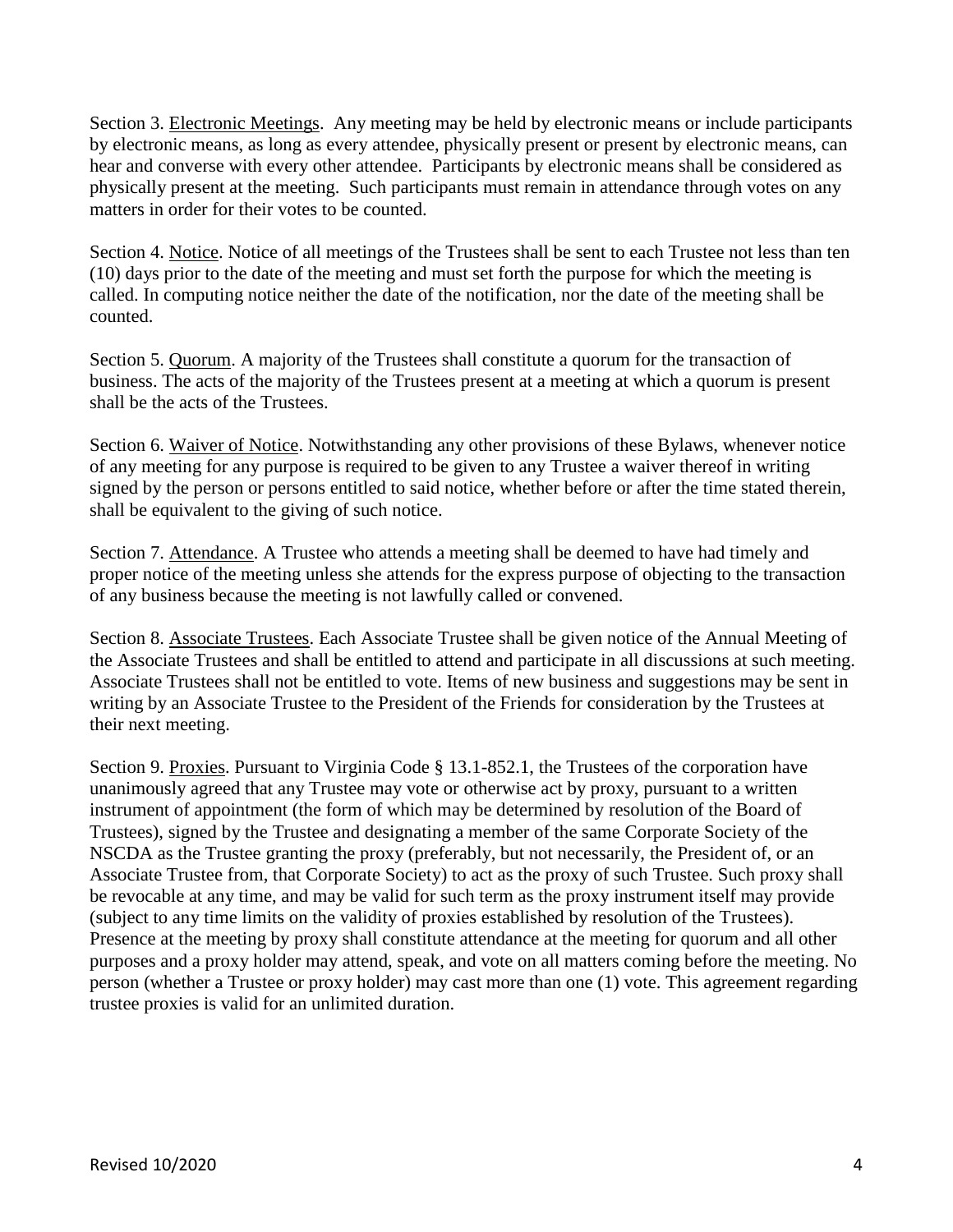#### Article VII OFFICERS

Section 1. Senior Officers. The President of the NSCDA appoints to the NSCDA Board a Senior and a Junior Representative to serve as NSCDA representatives to the Sulgrave Manor Trust Board. The Senior or Junior Representative shall report the activity of the Sulgrave Manor Trust Board to the NSCDA National Board. The Senior and Junior Representative shall also serve as President and Vice President, respectively, of the Board of the Friends of Sulgrave Manor. In this capacity they shall report annually to the FSM Trustees.

Section 2. Other Officers. The Trustees at their annual meeting shall elect a Recording Secretary, a Corresponding Secretary, a Treasurer, an Assistant Treasurer, all of whom shall be Trustees, and may elect or appoint such other officers as it may deem proper. All of these officers shall have a term of two (2) years and may be elected for two (2) additional terms. An officer shall have a term of two (2) years and may be elected to two (2) additional terms, irrespective of her terms as a Trustee. At the conclusion of her service as an officer said officer shall become an Emeritus Trustee.

Section 3. General. Any officer may hold more than one office except that the same person shall not simultaneously hold the offices of President, Vice President, or Treasurer. Any officer may be removed summarily with or without cause at any time by the vote of two thirds (2/3) of all the Trustees. Vacancies among the officers shall be filled by the Trustees except the President and Vice President, who shall be appointed by the President of the NSCDA. The officers of the Friends shall have such duties as generally pertain to their respective offices as well as such powers and duties as from time to time may be delegated to them by the Board of Trustees.

### Article VIII COMMITTEES

Section 1. The Executive Committee. The Executive Committee shall consist of the President, Vice-President, Recording Secretary, Corresponding Secretary, Treasurer, Assistant Treasurer, and Governance Committee Chair and shall have the authority to act for the Trustees in between the regular meetings of the Board if necessary, except as limited in Va. Code § 13.1-869 D. Voting within the Executive Committee may be made by conference call or a unanimous written consent (including a unanimous exchange of e-mails approving a specific action). Any motion that is adopted during an electronic meeting of the Executive Committee shall be ratified by the Trustees at their next regular meeting.

Section 2. The Nominating Committee. The Nominating Committee shall be comprised of five (5) members, including the Chair. The Chair shall be a Trustee and shall be appointed by the President of the Friends of Sulgrave Manor at the Annual Meeting for a two (2) year term. The Chair shall appoint four (4) additional Committee members, three (3) of whom shall be Trustees to include the chair of the Governance Committee and one (1) of whom shall be an Associate Trustee. Members shall be from different states, and each shall be appointed to a two (2) year term. If a vacancy occurs on the Nominating Committee, the Chair shall appoint an interim member until the Annual Meeting. In the event the Chair position is vacated, the President of the Friends of Sulgrave Manor shall appoint an interim Chair until the Annual Meeting.